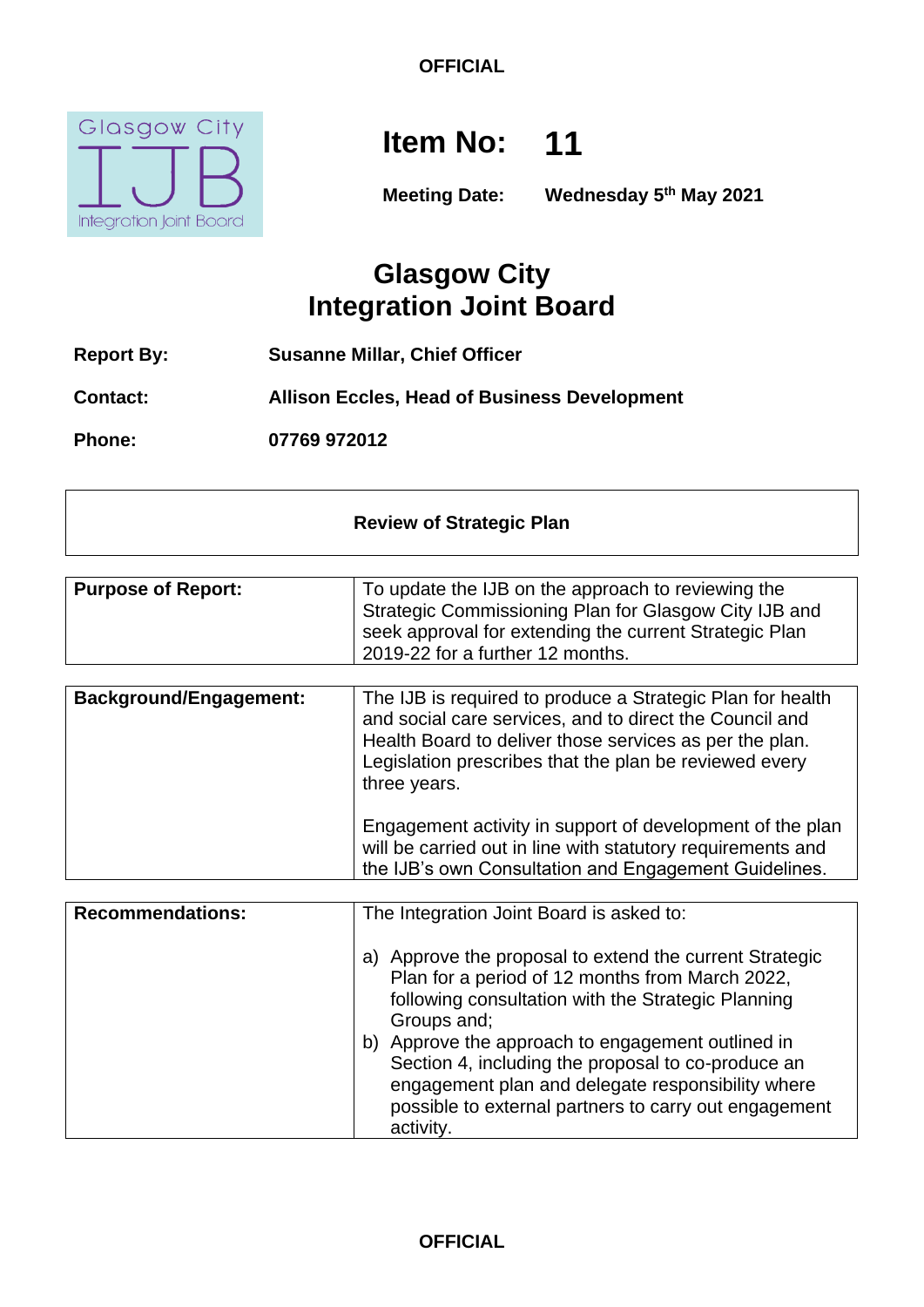## **Relevance to Integration Joint Board Strategic Plan:**

This report relates entirely to the IJB Strategic Plan.

## **Implications for Health and Social Care Partnership:**

| <b>Reference to National Health &amp;</b> | The plan is required by statute to cover all national |
|-------------------------------------------|-------------------------------------------------------|
| <b>Wellbeing Outcome:</b>                 | outcomes.                                             |

| Personnel: | A number of officers will be involved in development of |
|------------|---------------------------------------------------------|
|            | the plan. Reference to the existing workforce plan of   |
|            | the HSCP will be incorporated within the plan.          |
|            |                                                         |

| <b>Carers:</b> | The plan will include reference to carers, and carers |
|----------------|-------------------------------------------------------|
|                | will be engaged in the development of the plan.       |

| <b>Provider Organisations:</b> | The plan will include reference to providers of services |
|--------------------------------|----------------------------------------------------------|
|                                | and providers will be engaged in the development of      |
|                                | the plan.                                                |

| <b>Equalities:</b> | The engagement approach will take account of the<br>need to engage and consult with equalities groups and<br>people with protected characteristics. The engagement<br>approach will include completion of an Equality Impact |
|--------------------|------------------------------------------------------------------------------------------------------------------------------------------------------------------------------------------------------------------------------|
|                    | Assessment before and after consultation on a revised<br>draft Plan.                                                                                                                                                         |

| <b>Fairer Scotland Compliance:</b> | The Strategic Plan will include reference to objectives<br>and measures that will contribute to the alleviation of |
|------------------------------------|--------------------------------------------------------------------------------------------------------------------|
|                                    | socio-economic disadvantages affecting the outcomes<br>experienced by individuals living within Glasgow City.      |

| <b>Financial:</b> | The Strategic Plan is required to outline the financial |
|-------------------|---------------------------------------------------------|
|                   | resources available to deliver it.                      |

|  | Legal: | The IJB is required to produce a Strategic Plan for<br>health and social care services, and to direct the<br>Council and Health Board to deliver those services as<br>per the plan. Legislation prescribes that the plan be<br>reviewed at least every three years. |
|--|--------|---------------------------------------------------------------------------------------------------------------------------------------------------------------------------------------------------------------------------------------------------------------------|
|--|--------|---------------------------------------------------------------------------------------------------------------------------------------------------------------------------------------------------------------------------------------------------------------------|

| <b>Economic Impact:</b> | <b>None</b> |
|-------------------------|-------------|
|                         |             |
| <b>Sustainability:</b>  | <b>None</b> |

| <b>Sustainable Procurement and</b> | None |
|------------------------------------|------|
| <b>Article 19:</b>                 |      |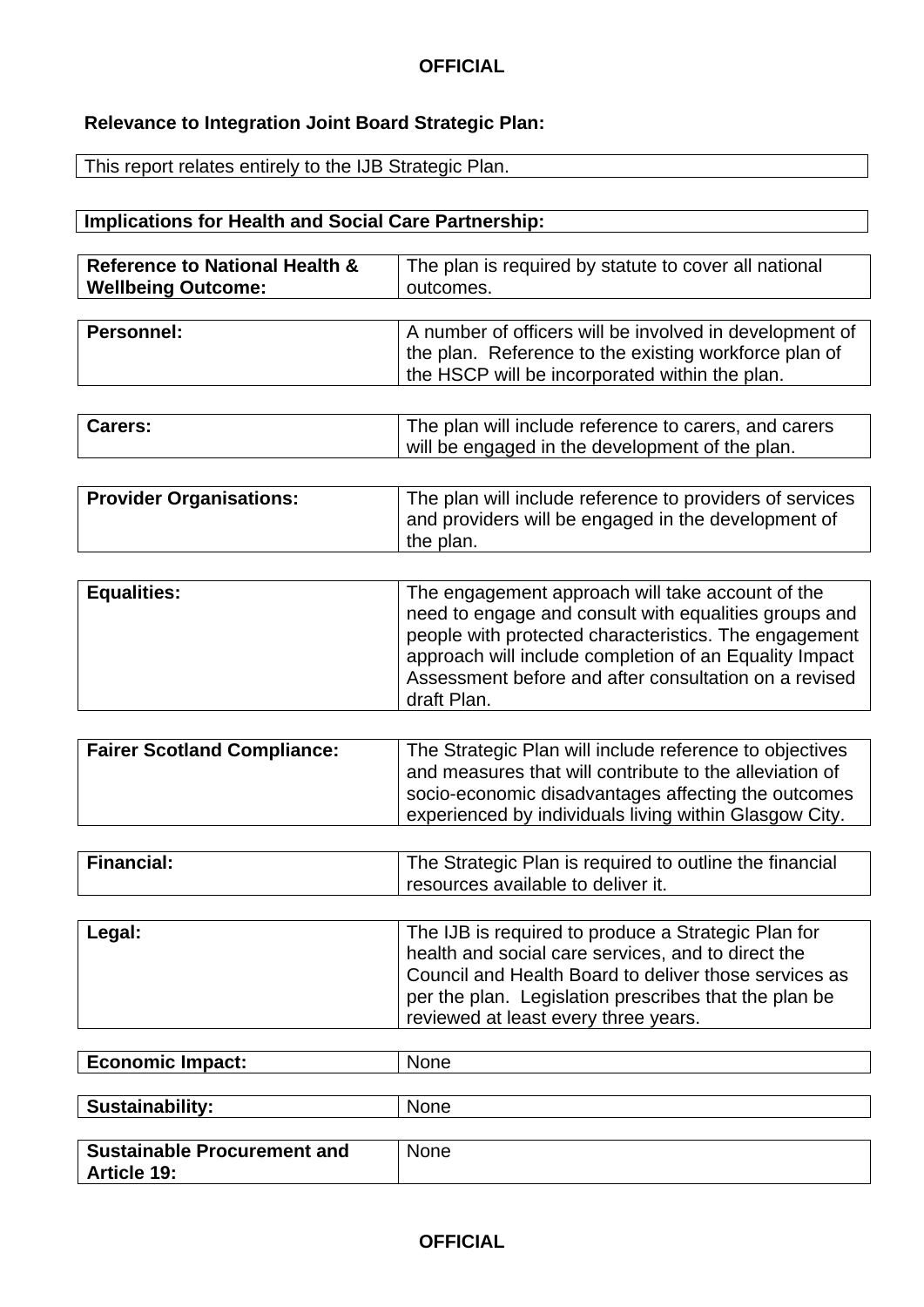| <b>Risk Implications:</b> | The IJB will be in breach of its statutory duties if the<br>Strategic Plan is not subject to review by April 2022. If<br>the proposal to extend the Strategic Plan is not<br>approved there is a risk that engagement activity does<br>not take into account the wider external factors that |
|---------------------------|----------------------------------------------------------------------------------------------------------------------------------------------------------------------------------------------------------------------------------------------------------------------------------------------|
|                           | may impact on the strategic priorities for the                                                                                                                                                                                                                                               |
|                           | forthcoming Plan.                                                                                                                                                                                                                                                                            |

| <b>Implications for Glasgow City</b><br><b>Council:</b> | A number of officers will be involved in development of<br>the plan. The Council's own Strategic Plan and<br>approach to renewal following the Covid-19 pandemic<br>will be taken into consideration in development of the<br><b>IJB Strategic Plan.</b> |
|---------------------------------------------------------|----------------------------------------------------------------------------------------------------------------------------------------------------------------------------------------------------------------------------------------------------------|
| <b>Implications for NHS Greater</b>                     | A number of officers will be involved in development of                                                                                                                                                                                                  |

| <b>Implications for NHS Greater</b> | A number of officers will be involved in development of |  |  |
|-------------------------------------|---------------------------------------------------------|--|--|
| <b>Glasgow &amp; Clyde:</b>         | the plan. The Health Board's own plans and              |  |  |
|                                     | programmes, including the approach to re-mobilisation   |  |  |
|                                     | following the Covid-19 pandemic, will be taken into     |  |  |
|                                     | consideration in development of the IJB Strategic Plan. |  |  |
|                                     |                                                         |  |  |

| Direction Required to Council, Health Board or Both     |  |
|---------------------------------------------------------|--|
| <b>Direction to:</b>                                    |  |
| 1. No Direction Required                                |  |
| 2. Glasgow City Council                                 |  |
| 3. NHS Greater Glasgow & Clyde                          |  |
| 4. Glasgow City Council and NHS Greater Glasgow & Clyde |  |

#### **1. Purpose**

- 1.1. To update the IJB on the approach to reviewing the Strategic Commissioning Plan for Glasgow City IJB and seek approval for extending the current Strategic Plan 2019-22 for a further 12 months from March 2022.
- 1.2. The report also seeks approval from Members for the approach to engagement outlined in section 4.

#### **2. Background**

2.1. The Integration Joint Board is required to produce a Strategic Plan for health and social care services, and to direct the Council and Health Board to deliver those services as per the plan. Legislation prescribes that the plan be reviewed every three years, with a decision taken on whether or not to replace the existing Plan.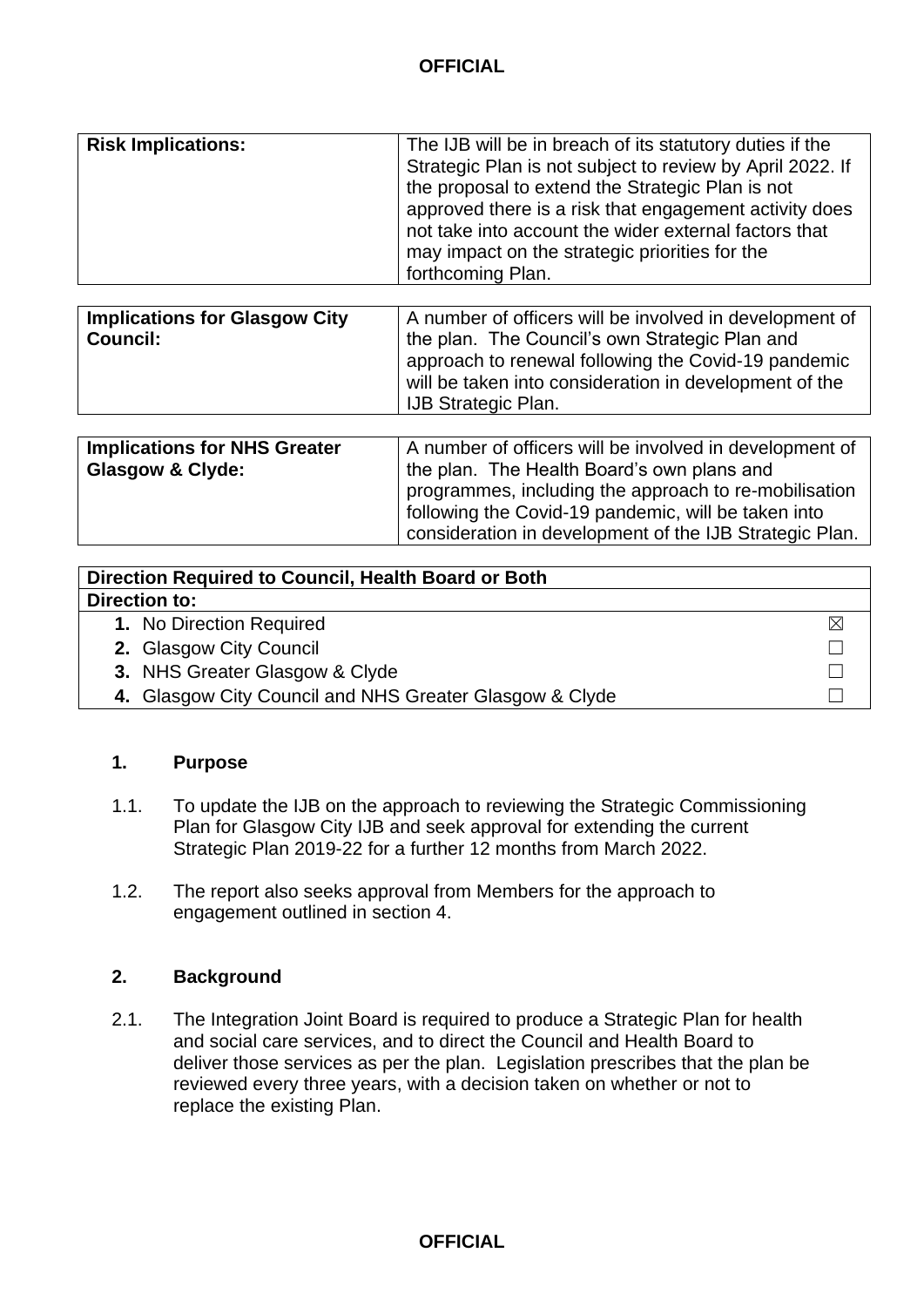- 2.2. The current Strategic Plan 2019-22 is due for review by March 2022. The legislation allows for the Strategic Plan to continue beyond March 2022 if this is the outcome of consultation completed within the prescribed timeframe and via the prescribed minimum consultation requirements.
- 2.3. The capacity of officers within the HSCP and across the health and social care system generally continues to be at reduced levels as a result of the operational response to the pandemic and recovery planning. Capacity also continues to be vulnerable to further increases in community transmission of the virus and the subsequent demands placed on the sector as a whole.
- 2.4. The approach to stakeholder engagement and communication across the sector has changed dramatically since the onset of the pandemic and offers additional challenges and opportunities for seeking the views of people for the Strategic Plan. Understanding those challenges and opportunities, and identifying how they can be overcome and/or maximised will have a significant bearing on the success of the engagement effort in relation to development of the next Plan.
- 2.5. The review of the Strategic Plan comes within the context of a significant period of disruption and change for the health and social care sector as a result of; BREXIT; Covid recovery planning and re-mobilisation; the impact of the Independent Review of Adult Social Care and; the Scottish Parliament elections in May.
- 2.6. In [September 2020](https://glasgowcity.hscp.scot/sites/default/files/publications/ITEM%20No%2014%20-%20Review%20of%20Participation%20and%20Engagement%20-%20Participation%20and%20Engagement%20Strategy_0.pdf) the IJB approved the HSCP's revised Participation & Engagement Strategy, which outlines the HSCPs commitment to empowering communities to become involved in designing services that affect them.

#### **3. Review of the Strategic Plan**

- 3.1. The external factors referred to above make the usual process of carrying out engagement and consultation work in the year prior to approval of a new Strategic Plan more problematic. The engagement activity would ordinarily be taking place within the same timescales that the impact of these external factors is developing. This might invalidate or otherwise detract from the engagement efforts with stakeholders and make the development of a Plan based on the informed views of stakeholders much more difficult to achieve.
- 3.2. It is proposed therefore to utilise the scope within the legislation to extend the lifetime of the current Strategic Plan by 12 months, from March 2022. This will give the IJB/HSCP and all of its stakeholders an opportunity to understand and evaluate how external factors will impact on the health and social care landscape for the short to medium term and enable the engagement effort to include consideration of those impacts more fully.
- 3.3. Officers of the HSCP have been consulting with each of the Strategic Planning Groups and this is the option being proposed to the IJB. This complies with minimum statutory requirements and timescales.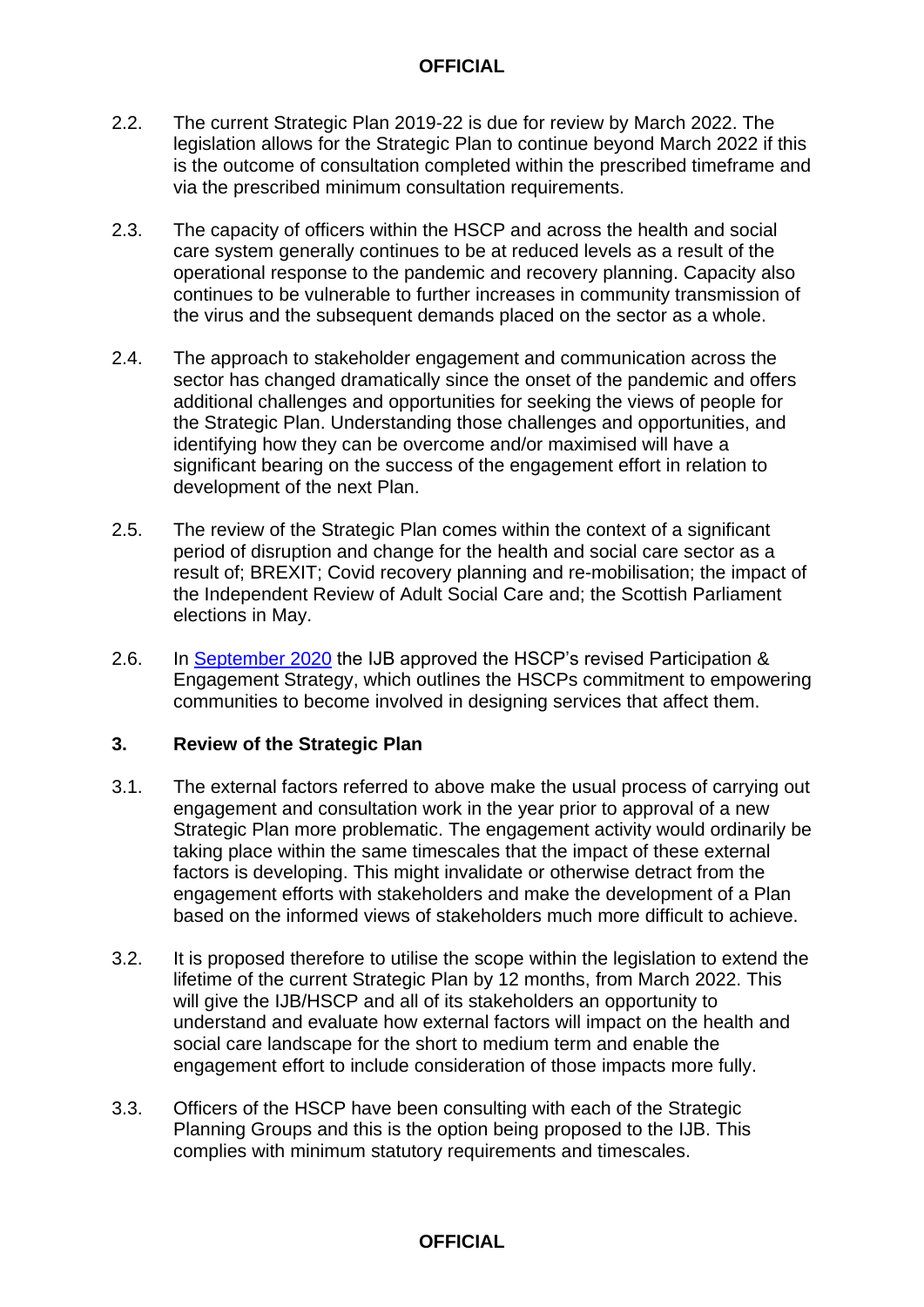3.4. If approved this will be followed by a full and comprehensive review of the Strategic Plan with all stakeholders, commencing immediately, with a view to developing a revised Strategic Plan for approval at the IJB in March 2023 for the period 2023-26.

#### **4. Approach to engagement**

- 4.1. Glasgow City HSCP are proposing a new approach to engagement for the review and development of the next iteration of the Strategic Plan. During the pandemic organisations across the sector have required to fundamentally alter the way they communicate and engage with people. This will have resulted in opportunities for engaging on a much larger scale and potentially with groups that have not traditionally engaged with engagement methods such as large scale, public-facing events or surveys.
- 4.2. It is proposed that officers within the HSCP work with our partners in the 3<sup>rd</sup> and independent sectors to identify the current engagement channels and co-produce the engagement activity for the review of the Strategic Plan. This would involve, wherever possible, tailoring the approach to the preferences of individuals and groups and delegating responsibility for elements of an agreed engagement plan to those organisations and groups. It is hoped this would enrich the feedback received, as well as vastly increasing engagement from communities and subsequently to a more representative and relevant Strategic Plan.
- 4.3. Early discussions have taken place with Glasgow Equality Forum to consider how best to progress this revised approach to engagement and a much larger effort with representatives from our stakeholders would follow approval of this report to develop the engagement plan.
- 4.4. An outline engagement approach with indicative timescales has been appended to this report (Appendix 1). The engagement approach outlines a significant period of planning activity with stakeholders to agree the engagement approach for the review of the Plan. This will ensure we utilise the additional time to best effect and develop a co-produced approach that best suits stakeholders and enables the HSCP to explore and make best use of the engagement approaches that have evolved during the pandemic.
- 4.5. By extending the current Strategic Plan and extending the engagement timeframe it also allows for the possibility of face to face engagement to be considered as and when restrictions are lifted. This further ensures that the engagement methods deployed are those which maximise involvement and accessibility.
- 4.6. The approach to engagement outlined is in line with the HSCP's Participation and Engagement Strategy and Consultation guidelines, and fits within the context of the Scottish Government and COSLA's recently published [Planning with People](https://www.gov.scot/publications/planning-people/pages/2/) guidance for engagement and the [National Standards](https://www.scdc.org.uk/what/national-standards/)  [for Community Engagement.](https://www.scdc.org.uk/what/national-standards/)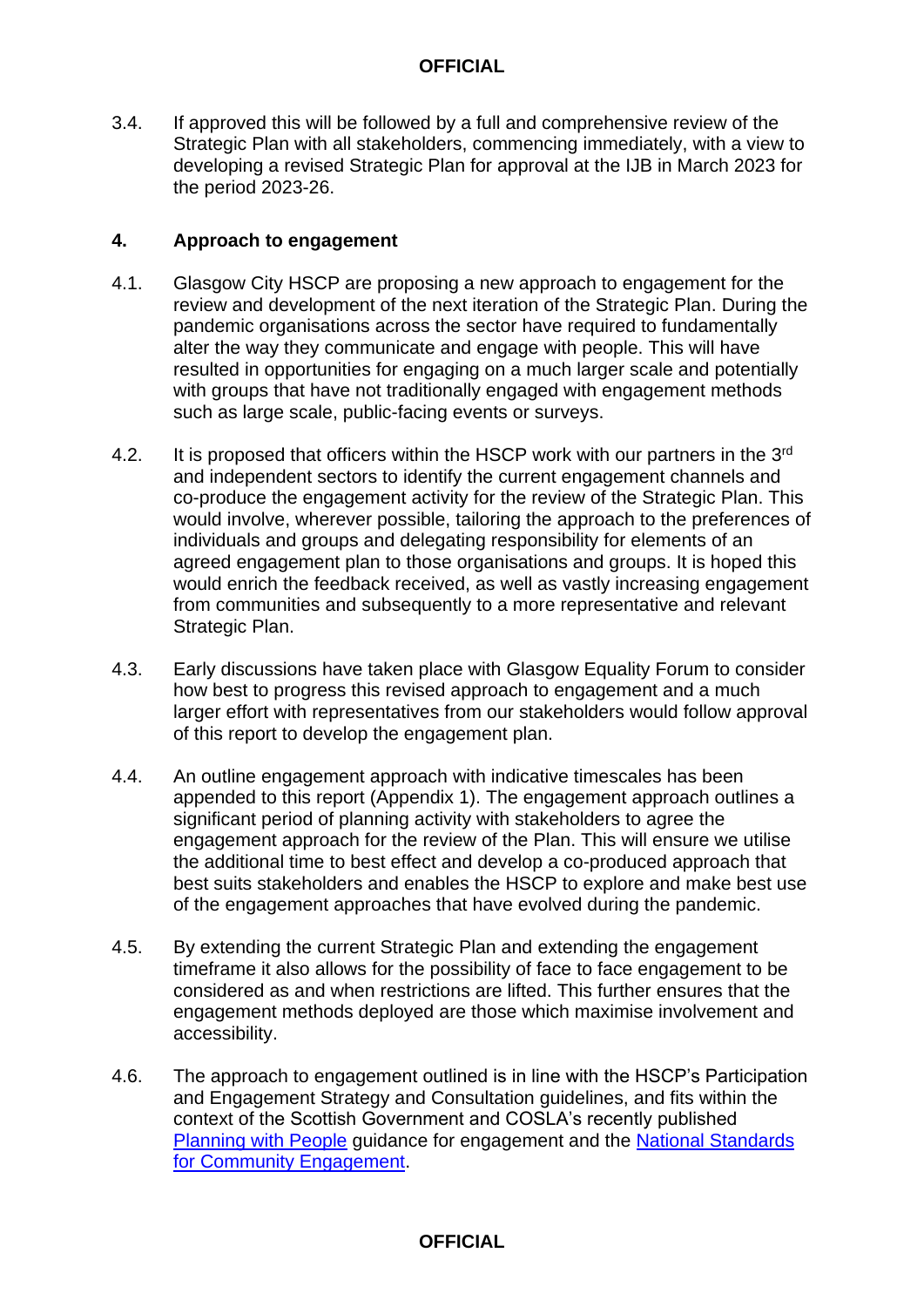#### **5. Recommendations**

- 5.1. The Integration Joint Board is asked to:
	- a) Approve the proposal to extend the current Strategic Plan for a period of 12 months from March 2022, following consultation with the Strategic Planning Groups and;
	- b) Approve the approach to engagement outlined in Section 4, including the proposal to co-produce an engagement plan and delegate responsibility where possible to external partners to carry out engagement activity.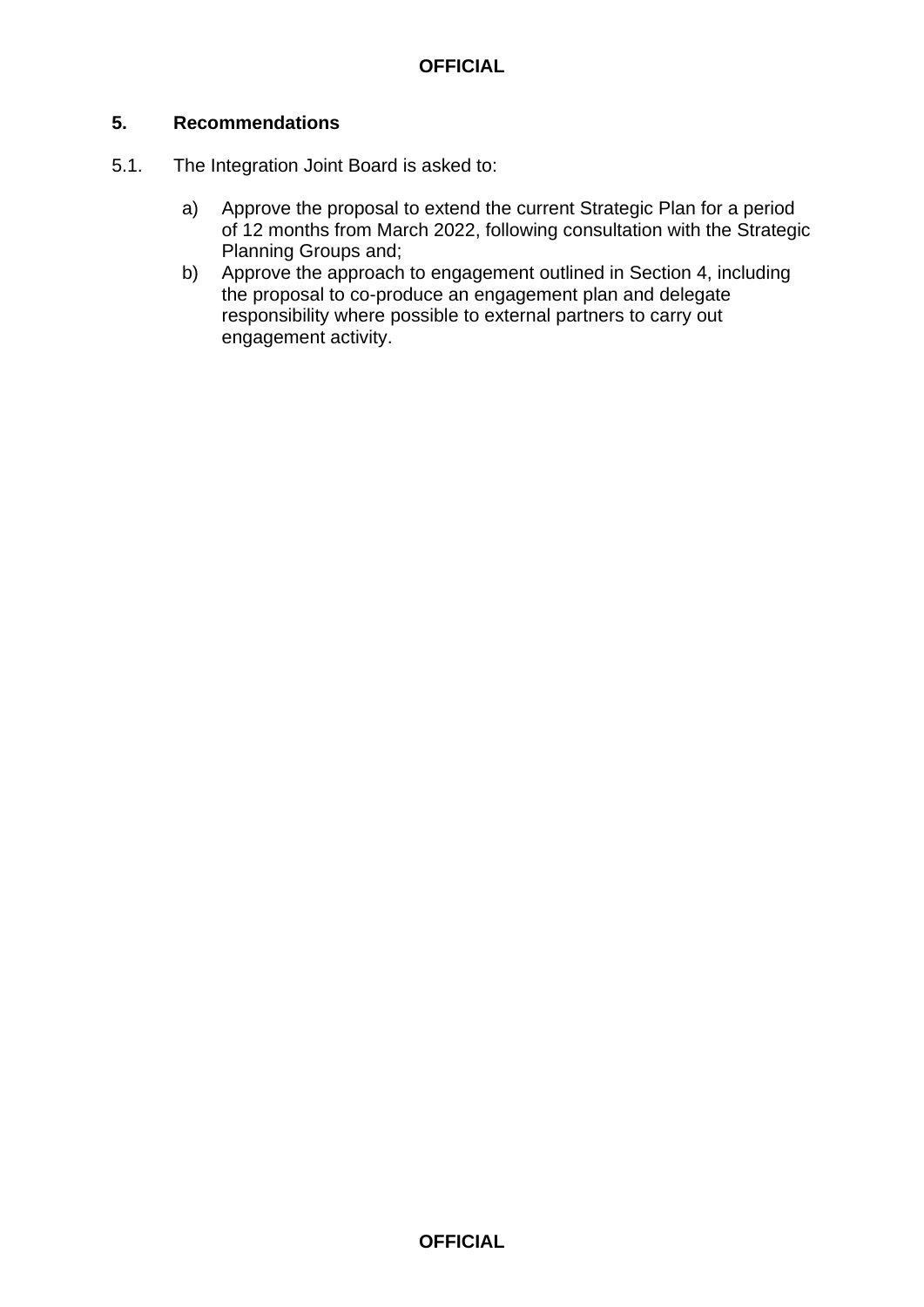## **Appendix 1: Outline Engagement Approach**

## **Development of IJB Strategic Plan 2023-26**

| <b>Action</b>                                                                                                                                           | <b>Lead / Action By</b>                                                                                   | <b>Date</b>                        |
|---------------------------------------------------------------------------------------------------------------------------------------------------------|-----------------------------------------------------------------------------------------------------------|------------------------------------|
| <b>Establish Strategic Plan</b><br><b>Working Group</b>                                                                                                 | <b>Head of Business</b><br>Development                                                                    | April 2021                         |
| Initial consultation with<br>SPGs (to agree approach)                                                                                                   | <b>Head of Business</b><br>Development                                                                    | April 2021                         |
| Paper to IJB outlining<br>proposed approach to<br>development of Strategic<br>Plan                                                                      | Chief Officer / Head of<br><b>Business Development</b>                                                    | 5 May 2021                         |
| <b>IJB Development Session</b><br>to review vision and<br>priorities                                                                                    | Chief Officer / Head of<br><b>Business Development</b>                                                    | Summer/Autumn 2021                 |
| <b>Draft Communications Plan</b>                                                                                                                        | <b>Head of Business</b><br>Development / Comms<br>Team                                                    | <b>June 2021</b>                   |
| <b>Engagement with Strategic</b><br>Planning Groups (to<br>discuss and influence<br>engagement approach)                                                | <b>Head of Business</b><br>Development & Heads of<br>Planning                                             | June to August 2021                |
| Phase 1 engagement<br>sessions with stakeholders<br>(to co-produce engagement<br>arrangements)                                                          | <b>Head of Business</b><br>Development & Heads of<br>Planning                                             | June to August 2021                |
| Phase 2 engagement<br>sessions with stakeholders<br><b>Strategic Planning Groups</b><br>and stakeholders (to<br>influence proposed content<br>of draft) | <b>Head of Business</b><br>Development & Heads of<br>Planning                                             | September 2021 to<br>February 2022 |
| Drafting of the Strategic<br>Plan                                                                                                                       | <b>Head of Business</b><br>Development / Governance<br>and Strategic Planning<br>Team / Heads of Planning | April 2022                         |
| <b>Initial Equality Impact</b><br>Assessment                                                                                                            | <b>Head of Business</b><br>Development                                                                    | April 2022                         |
| Draft Strategic Plan<br>presented to IJB (seeking<br>approval to go out for<br>consultation)                                                            | Chief Officer / Glasgow City<br><b>IJB</b>                                                                | May/June 2022                      |
| Consultation on draft<br>Strategic Plan                                                                                                                 | <b>Head of Business</b><br>Development & Heads of<br>Planning                                             | June to December<br>2022           |
| Draft final version Strategic<br>Plan                                                                                                                   | <b>Head of Business</b><br>Development / Governance                                                       | January/February<br>2023           |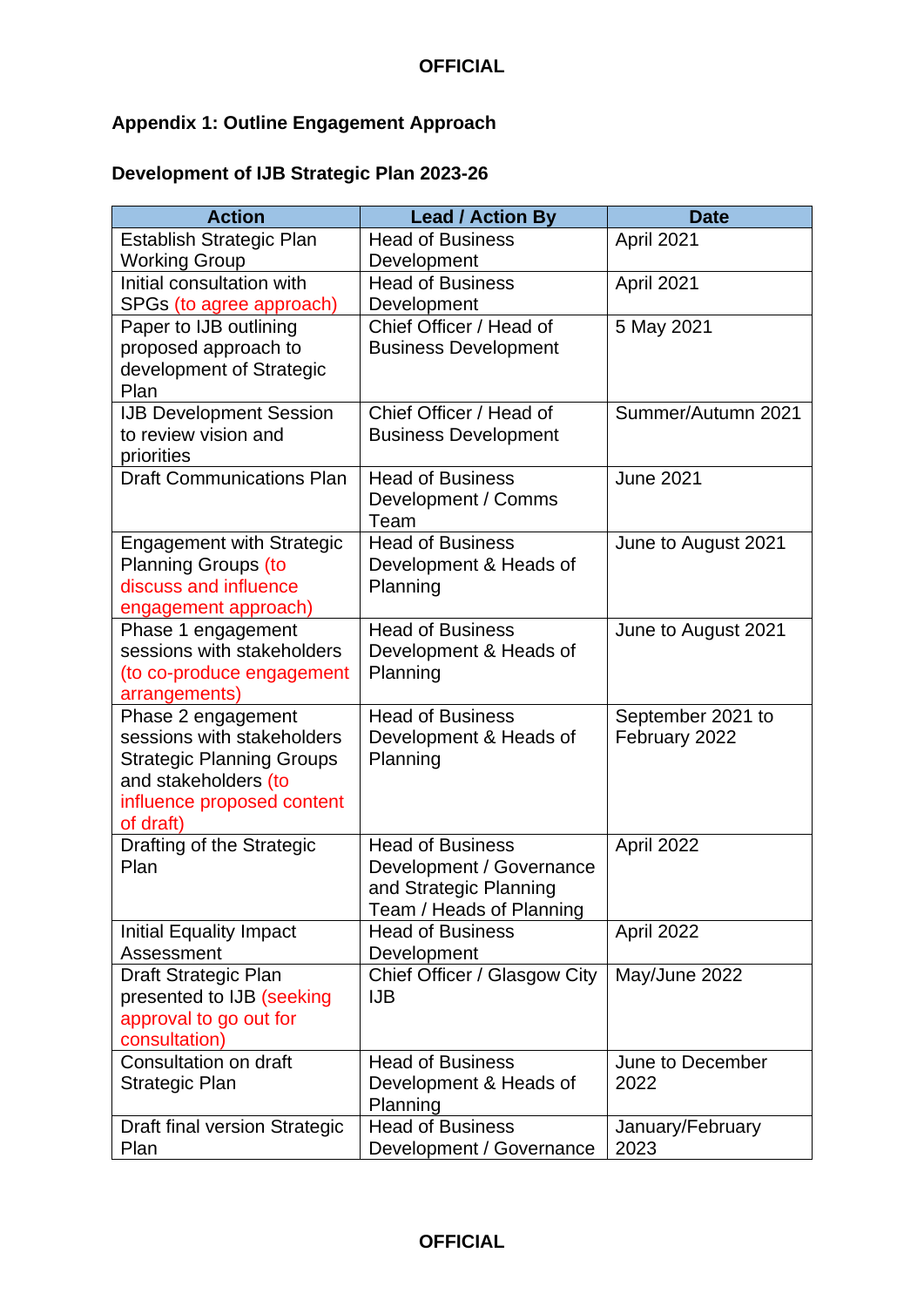|                                                                                                      | and Strategic Planning<br>Team                         |                        |
|------------------------------------------------------------------------------------------------------|--------------------------------------------------------|------------------------|
| <b>Revisit Equality Impact</b><br>Assessment (to take into<br>account changes since<br>consultation) | Governance and Strategic<br><b>Planning Team</b>       | February 2023          |
| Final draft Strategic Plan<br>presented to IJB for<br>approval                                       | Glasgow City IJB                                       | <b>March 2023</b>      |
| <b>Publication of Strategic</b><br>Plan 2023-2026                                                    | <b>Head of Business</b><br>Development / Comms<br>Team | Following IJB approval |

## **Stakeholder mapping**

| <b>Stakeholders</b>                                                     | <b>Rationale/reason</b>                                                                                                                                                                                                                                                                                                                        |
|-------------------------------------------------------------------------|------------------------------------------------------------------------------------------------------------------------------------------------------------------------------------------------------------------------------------------------------------------------------------------------------------------------------------------------|
| <b>General Public</b>                                                   | People affected by health and social care services provided<br>within Glasgow City should have an opportunity to influence<br>the strategic plan and shape the future of health and social<br>care and support in their communities.                                                                                                           |
| People in protected<br>characteristic groups                            | Addressing health inequalities is a key area of priority for the<br>IJB. To address this, people within each of the protected<br>characteristic groups should have the opportunity through<br>meaningful engagement at the appropriate time to inform<br>the thinking around delivering health and social care<br>services in the city.        |
| Partners across all sectors<br>of health and social care<br>and support | Working with partners to deliver on the strategic priorities of<br>the IJB will increase the likelihood of success and improve<br>individual outcomes. Partners will have the opportunity<br>through meaningful engagement at the appropriate time to<br>inform the thinking around delivering health and social care<br>services in the city. |
| People who access<br>services, their Carers and<br>family members       | The people who use services will be effectively and<br>meaningfully engaged and involved in discussions on any<br>proposed changes in relation to the way health, care and<br>support will be delivered over the lifetime of the new<br>Strategic Plan.                                                                                        |
| Staff and volunteers                                                    | Staff and volunteers across all sectors of the Partnership will<br>be informed of and involved in the development of the<br>Strategic Plan to ensure that they have opportunities to<br>become engaged with developing care and support fit for<br>the future.                                                                                 |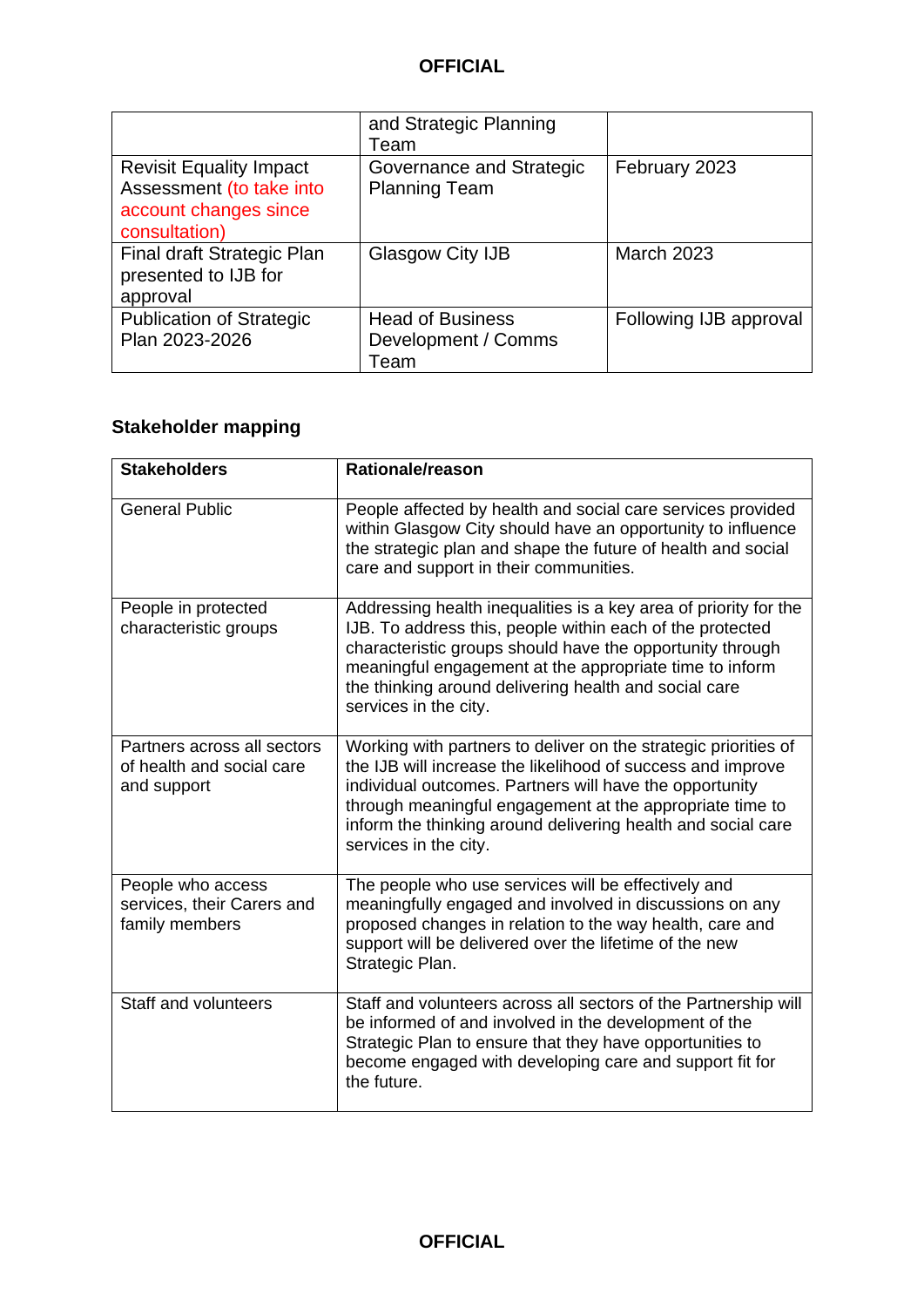#### **Methods of engagement and consultation**

The HSCP will use a range of methods to enable and facilitate support for people to engage with the review of the Strategic Plan.

In line with the IJBs Participation and Engagement Strategy, approved in September 2020, the approach to engagement for the next iteration of the Strategic Plan will (subject to IJB approval) involve working collaboratively with external partners, including equalities groups, third sector partners and other stakeholders, to coproduce and carry out engagement and consultation activity. This will enable the HSCP to make best use of the engagement structures and approaches available across the city and taking into account the changing approach to engagement since the onset of the pandemic, and ensure a more representative and complete understanding of the views and priorities of our stakeholders in developing the next Strategic Plan.

Methods used will be kept under review in line with the restrictions or opportunities available within the context of the pandemic, but will include:

- Cascading information on getting involved through existing internal and external/partner networks, organisations and groups, for example the representatives of the Strategic Planning Group and Locality Engagement Forums
- Use of the HSCP and partner communications channels, including social media
- Links to engagement activity and opportunities on stakeholder websites and intranets
- Feedback reports and briefings circulated widely
- Communication and engagement collateral (virtual and hard copy where required) in plain English
- Presentations or attendance at meetings and online events using, audio and video clips (presentations/video's should have sub-titles and signing on if possible)
- Circulation of pictures, videos and quotes from professional leads inviting people to engage
- Virtual workshops
- Team and group briefings and verbal updates
- Phone calls
- Emails
- Questionnaires hard copy and virtual accessed via link or QR Code
- Promotional displays (hard copy and virtual) in a range of community settings, for example GP surgeries, pharmacies, community centres and libraries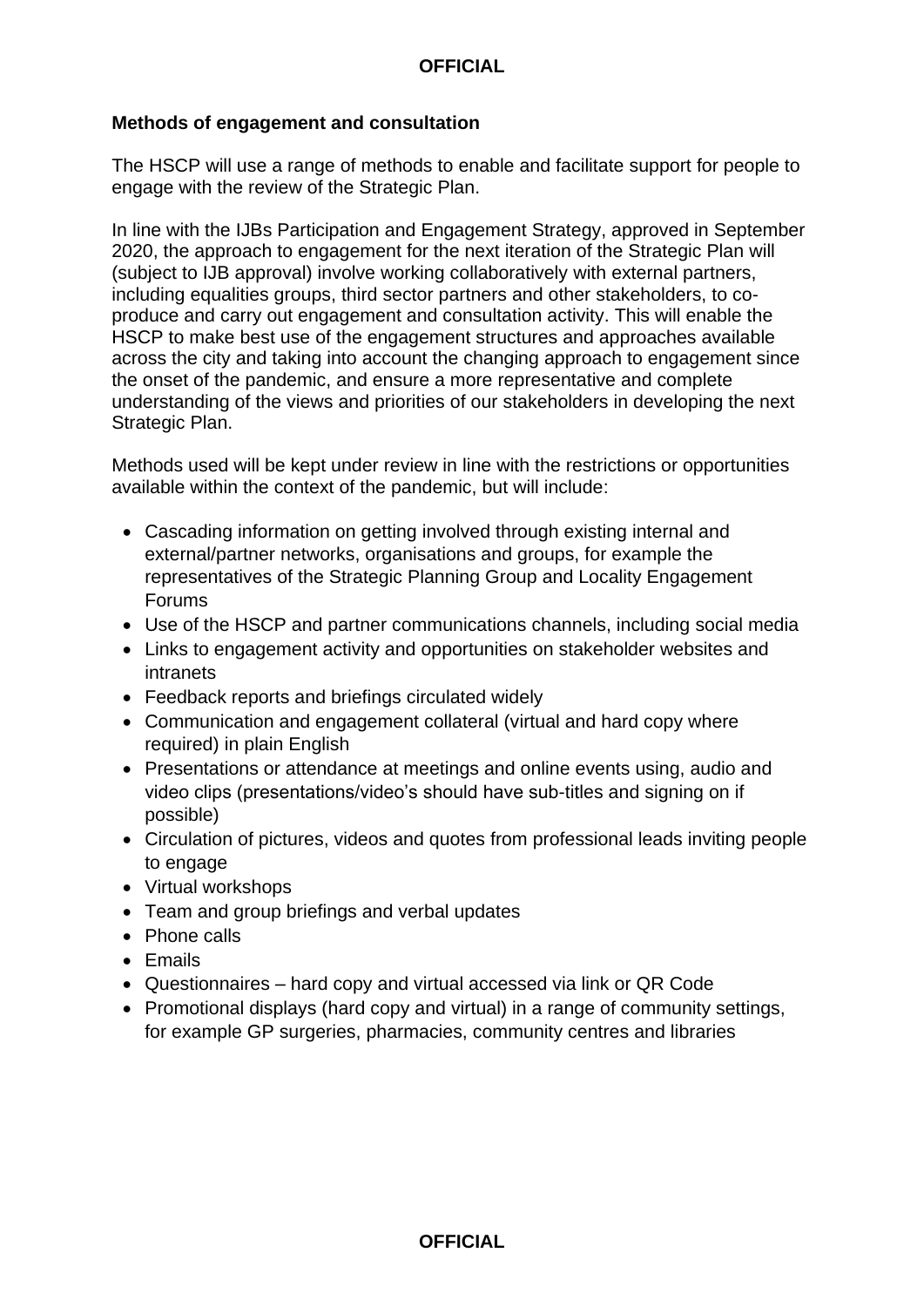## **Engagement and consultation phasing**

| <b>Audience</b>                      | <b>Method</b>                       | <b>Action/Aim</b>                                                                                                                                                            | <b>Responsible</b>                                                   | <b>Dates</b>        |
|--------------------------------------|-------------------------------------|------------------------------------------------------------------------------------------------------------------------------------------------------------------------------|----------------------------------------------------------------------|---------------------|
| <b>Planning</b>                      |                                     |                                                                                                                                                                              |                                                                      |                     |
| <b>Strategic Plan Steering Group</b> | <b>MS Teams</b>                     | Convene Strategic Plan Steering Group to plan and carry<br>out engagement and development of the Strategic Plan<br>2023-2026                                                 | Head of Business Development/<br><b>Business Development Manager</b> | April 2021          |
| <b>Strategic Planning Groups</b>     | <b>MS Teams</b>                     | Attend SPGs to set out the intentions regarding extending<br>the Strategic Plan and engagement approach                                                                      | Head of Business Development/<br><b>Business Development Manager</b> | April/May 2021      |
| <b>Support Staff</b>                 | Email<br><b>MS Teams</b>            | Make early approach to relevant teams within Business<br>Development to plan support for the engagement and<br>consultation phase of the Plan development                    | Head of Business Development                                         | April/May 2021      |
| <b>Business Development</b>          | <b>MS Teams</b><br>Emails           | Development of resources to support communications,<br>engagement and consultation activities (communications<br>plan, branding, social media campaign etc)                  | <b>Communications Team</b>                                           | April/May 2021      |
| Stakeholder mapping                  | Desktop                             | Identify all relevant stakeholders, their role and engagement<br>considerations                                                                                              | <b>Head of Business Development</b>                                  | April/May 2021      |
| <b>Stakeholders</b>                  | <b>MS Teams/Smart</b><br>Survey     | Early engagement to discuss engagement approach,<br>collaboration and delegation of engagement activity to<br>support development of draft Strategic Plan                    | <b>Head of Business Development</b>                                  | April-May 2021      |
| <b>Integration Joint Board</b>       | Board<br>Meeting/remote<br>approval | Seek approval for extension of the Strategic Plan and<br>consultation and engagement approach                                                                                | Chief Officer/Head of Business<br>Development                        | 5 May 2021          |
| <b>Engagement (Two phases)</b>       |                                     |                                                                                                                                                                              |                                                                      |                     |
| <b>Integration Joint Board</b>       | Development<br>Session              | Review vision and priorities, identify strategic commissioning<br>priorities                                                                                                 | <b>Head of Business Development</b>                                  | May/June 2021       |
| <b>Strategic Planning Groups</b>     | <b>MS Teams Meeting</b>             | Discussion on Vision, Purpose and Strategic Commissioning<br>Intentions to shape and inform development of the draft<br>document including testing the questions and discuss | Head of Business Development;                                        | June to August 2021 |
| <b>Core Leadership Teams</b>         |                                     | engagement methods                                                                                                                                                           | <b>Heads of Planning</b>                                             |                     |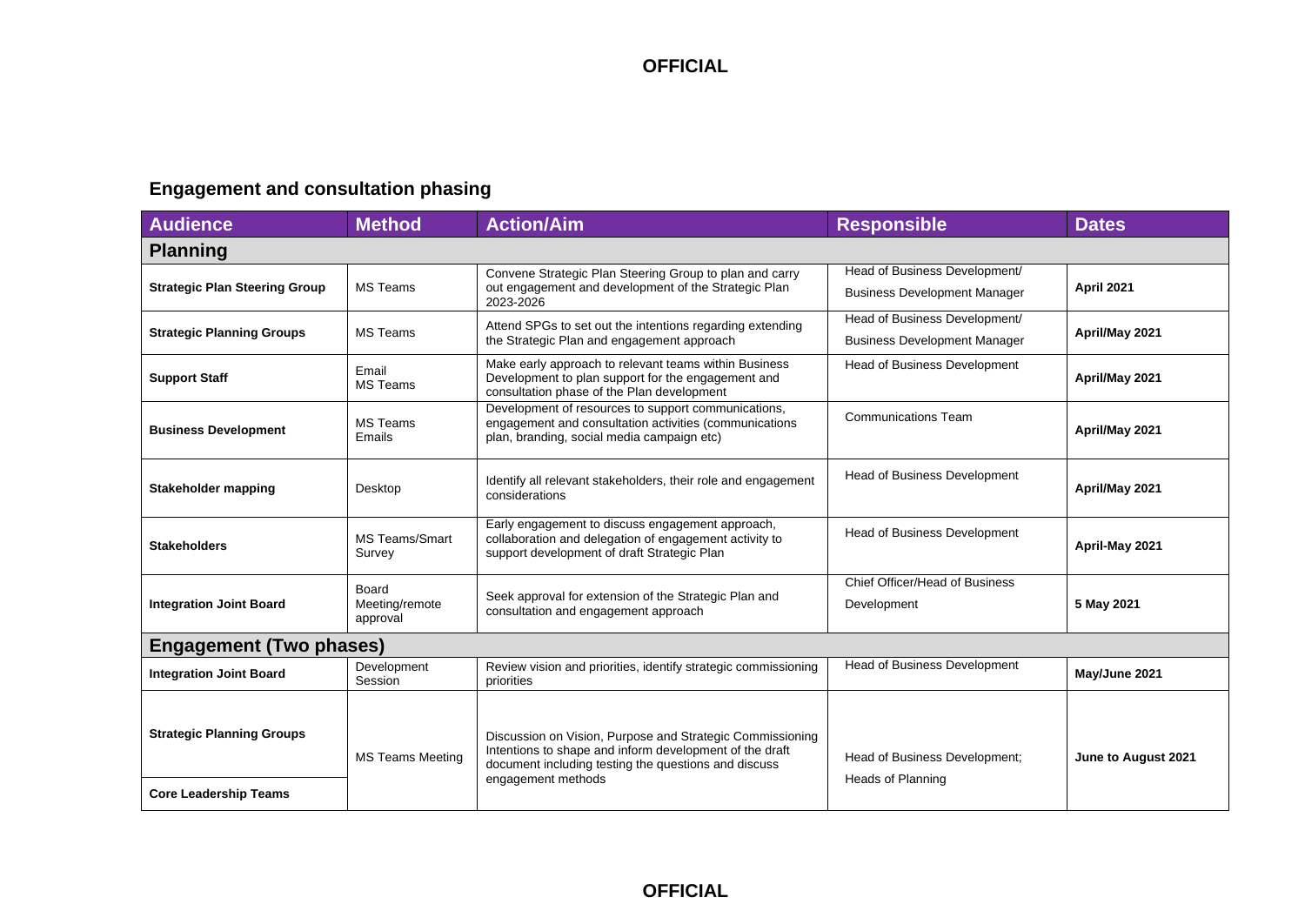| <b>Maximising Independence</b><br>Programme Board<br><b>Public Engagement Committee</b>                                                                                                                                                                                                                                                                                                                                                                                                                                                                                                                     |                                                                                                                                                                                                                                                                                                                                                                                                                                                                                              |                                                                                                                                                                                                                                                                                                                                                                                                                                                                                                                                                                                                                                                                                                                                                                                                                                                                                                                                                                                                                                                                                                                                                                                                                                                                                                 |                                                                                                               |                                                                                                                                                                       |
|-------------------------------------------------------------------------------------------------------------------------------------------------------------------------------------------------------------------------------------------------------------------------------------------------------------------------------------------------------------------------------------------------------------------------------------------------------------------------------------------------------------------------------------------------------------------------------------------------------------|----------------------------------------------------------------------------------------------------------------------------------------------------------------------------------------------------------------------------------------------------------------------------------------------------------------------------------------------------------------------------------------------------------------------------------------------------------------------------------------------|-------------------------------------------------------------------------------------------------------------------------------------------------------------------------------------------------------------------------------------------------------------------------------------------------------------------------------------------------------------------------------------------------------------------------------------------------------------------------------------------------------------------------------------------------------------------------------------------------------------------------------------------------------------------------------------------------------------------------------------------------------------------------------------------------------------------------------------------------------------------------------------------------------------------------------------------------------------------------------------------------------------------------------------------------------------------------------------------------------------------------------------------------------------------------------------------------------------------------------------------------------------------------------------------------|---------------------------------------------------------------------------------------------------------------|-----------------------------------------------------------------------------------------------------------------------------------------------------------------------|
| <b>Locality Engagement Forums</b><br><b>Existing engagement networks</b><br>(e.g. Recovery Communities)<br>People in and representatives<br>of protected characteristic<br>groups<br>Staff across all sectors for<br>health and social care<br>People accessing health and<br>social care<br>Carers, friends and family<br>Partners, including Statutory,<br>Third and Independent sectors<br>(e.g. GCVS, Third Sector<br>Interface)<br>Other stakeholders, including;<br>Elected Members, Service Leads,<br>Locality Leads, Community<br>Planning Partnership, Community<br>Councils, volunteer groups etc | MS Teams<br>Meetings<br>Emails<br>Phone calls<br>Circulation of<br>information<br>electronically and<br>hard copy (on<br>request)<br>Online workshops<br>Questions in<br>consultation<br>document<br>Via social media<br>channels<br>Develop a range of<br>materials<br>$\bullet$<br><b>PowerPoint</b><br>Virtual leaflets<br>$\bullet$<br>Engagement<br>$\bullet$<br>posters/leaflets<br>Web pages<br>$\bullet$<br>Videos<br>$\bullet$<br>Face to face<br>methods as<br>restrictions permit | Attend meetings to set the scene<br>Provide prior notice of engagement - starting discussions,<br>getting feedback and shaping the engagement methods and<br>approach<br>Further stakeholder mapping (identifying any additional<br>groups to avoid stakeholder gaps)<br>Identify opportunities to share engagement activity with<br>partners<br>Ensure Communications Team has access to relevant<br>information/website/social media etc<br>Prepare publicity materials<br>Prepare Facebook page<br>$\bullet$<br>Prepare front cover for integration webpage<br>Circulation of engagement documents and virtual links to<br>stakeholders for distribution<br>Ask partners/stakeholders to put the document on<br>$\bullet$<br>agendas and to encourage engagement/feedback.<br>Offer workshops - ensuring these are accessible and<br>$\bullet$<br>in an appropriate format for people from protected<br>characteristic groups by liaising with appropriate<br>support organisations to maximise representation<br>Ask participants which method would be best for<br>ongoing feedback on the development of the draft<br>plan<br>Provide facilitation pack to key stakeholders<br><b>Briefing document</b><br>Latest version of Consultation Document<br>Presentation<br>Engagement timeline | Head of Business Development;<br>Heads of Planning; Locality<br>Engagement Officers;<br>stakeholders/partners | <b>Phase 1: June to August</b><br>2021 (co-design<br>engagement approach)<br><b>Phase 2: September</b><br>2021 to February 2022<br>(carry out engagement<br>activity) |
| <b>Business Development</b>                                                                                                                                                                                                                                                                                                                                                                                                                                                                                                                                                                                 | Desktop                                                                                                                                                                                                                                                                                                                                                                                                                                                                                      | Analysis of engagement data                                                                                                                                                                                                                                                                                                                                                                                                                                                                                                                                                                                                                                                                                                                                                                                                                                                                                                                                                                                                                                                                                                                                                                                                                                                                     | <b>Business Development Manager</b>                                                                           | February to March 2022                                                                                                                                                |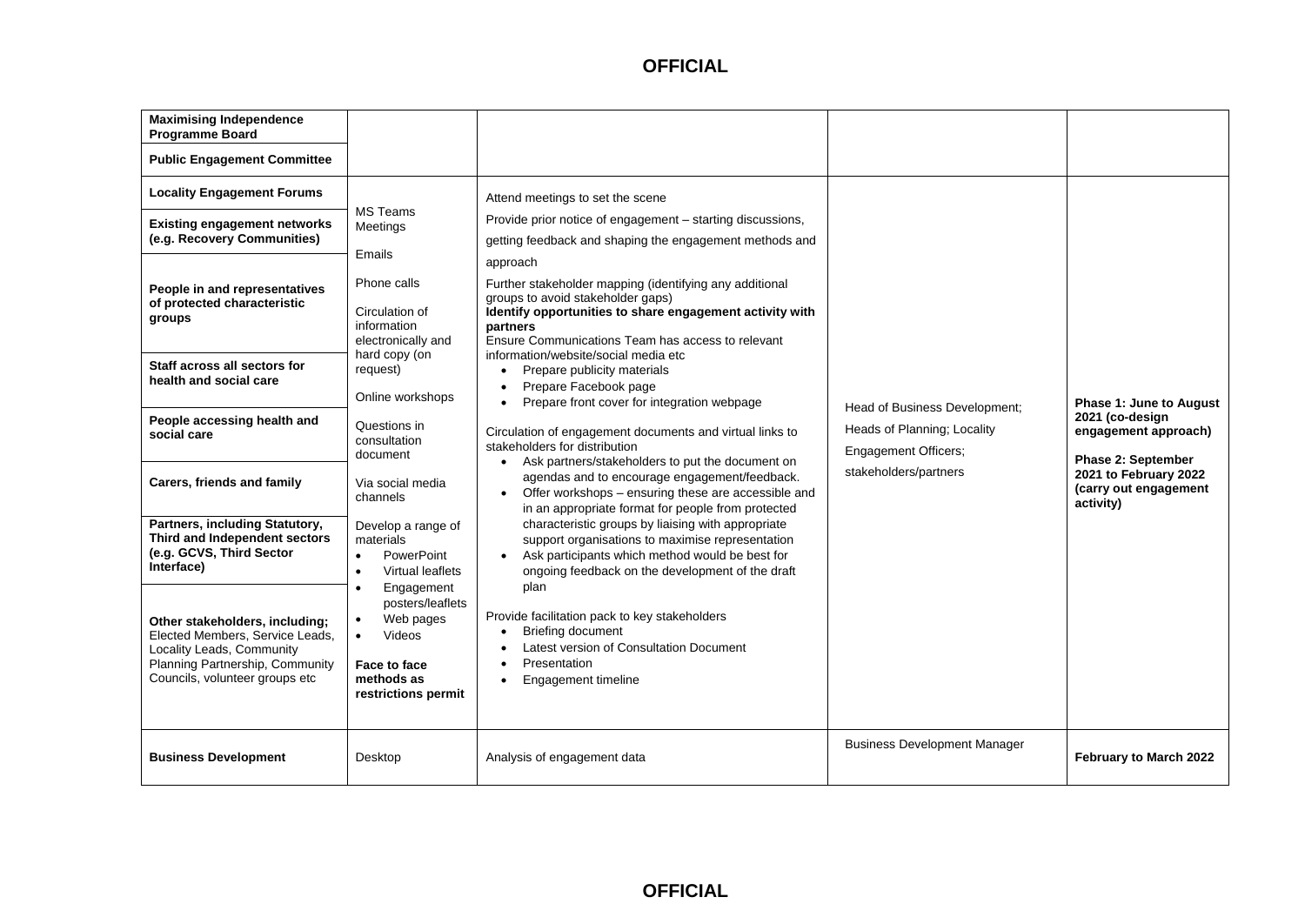| <b>Business Development</b>                                                                            | <b>Desktop</b>                                                                                                                      | Develop first draft Strategic Plan                                                                                                                                                                                                                                                                                                                                                       | <b>Business Development Manager</b>                          | April 2022                    |
|--------------------------------------------------------------------------------------------------------|-------------------------------------------------------------------------------------------------------------------------------------|------------------------------------------------------------------------------------------------------------------------------------------------------------------------------------------------------------------------------------------------------------------------------------------------------------------------------------------------------------------------------------------|--------------------------------------------------------------|-------------------------------|
| <b>Public Engagement Committee</b>                                                                     | <b>Board Meeting</b>                                                                                                                | To finalise and approve the draft Strategic Plan for<br>submission to the IJB for approval to go to consultation                                                                                                                                                                                                                                                                         | <b>Head of Business Development</b>                          | May/June 2022                 |
| <b>Integration Joint Board</b>                                                                         | <b>Board Meeting</b>                                                                                                                | Approve draft Strategic Plan for consultation                                                                                                                                                                                                                                                                                                                                            | Chief Officer/Head of Business<br>Development                | May/June 2022                 |
| <b>Consultation</b>                                                                                    |                                                                                                                                     |                                                                                                                                                                                                                                                                                                                                                                                          |                                                              |                               |
| <b>Strategic Planning Groups</b>                                                                       | <b>MS Teams</b>                                                                                                                     |                                                                                                                                                                                                                                                                                                                                                                                          | Head of Business Development;                                |                               |
| <b>Core Leadership Teams</b>                                                                           | Meeting/Email                                                                                                                       | Share draft Strategic Plan<br>Collect feedback to inform final draft                                                                                                                                                                                                                                                                                                                     | <b>Heads of Planning</b>                                     | June/July 2022                |
| <b>Maximising Independence</b><br><b>Programme Board</b>                                               |                                                                                                                                     |                                                                                                                                                                                                                                                                                                                                                                                          |                                                              |                               |
| <b>Locality Engagement Forums</b>                                                                      | <b>MS Teams</b><br><b>Meetings</b><br>Emails<br>Phone calls<br>Circulation of<br>information<br>electronically and<br>hard copy (on | Provide prior notice of consultation<br>Share draft Strategic Plan<br>Attend meetings to collect feedback<br>Identify opportunities to delegate engagement to partners<br>Continue Communications Strategy via website/social media<br>etc<br>Circulate consultation document and virtual links to<br>stakeholders for distribution                                                      | Head of Business Development;<br>Heads of Planning; Locality |                               |
| People in and representatives<br>of protected characteristic<br>groups<br>Staff across all sectors for | request)<br>Online workshops<br>Questions in<br>consultation<br>document                                                            | Ask partners/stakeholders to put the document on<br>$\bullet$<br>agendas and to encourage engagement/feedback.<br>Offer workshops - ensuring these are accessible and<br>in an appropriate format for people from protected<br>characteristic groups by liaising with appropriate<br>support organisations to maximise representation<br>Ask participants which method would be best for | <b>Engagement Officers;</b><br>stakeholders/partners         | June 2022 to December<br>2022 |
| health and social care                                                                                 | Via social media<br>channels                                                                                                        | ongoing feedback on the development of the draft<br>plan                                                                                                                                                                                                                                                                                                                                 |                                                              |                               |
| People accessing health and<br>social care                                                             | Develop a range of<br>materials<br>PowerPoint<br>$\bullet$                                                                          | Provide facilitation pack to key stakeholders<br><b>Briefing document</b><br>Latest version of Consultation Document<br>$\bullet$                                                                                                                                                                                                                                                        |                                                              |                               |